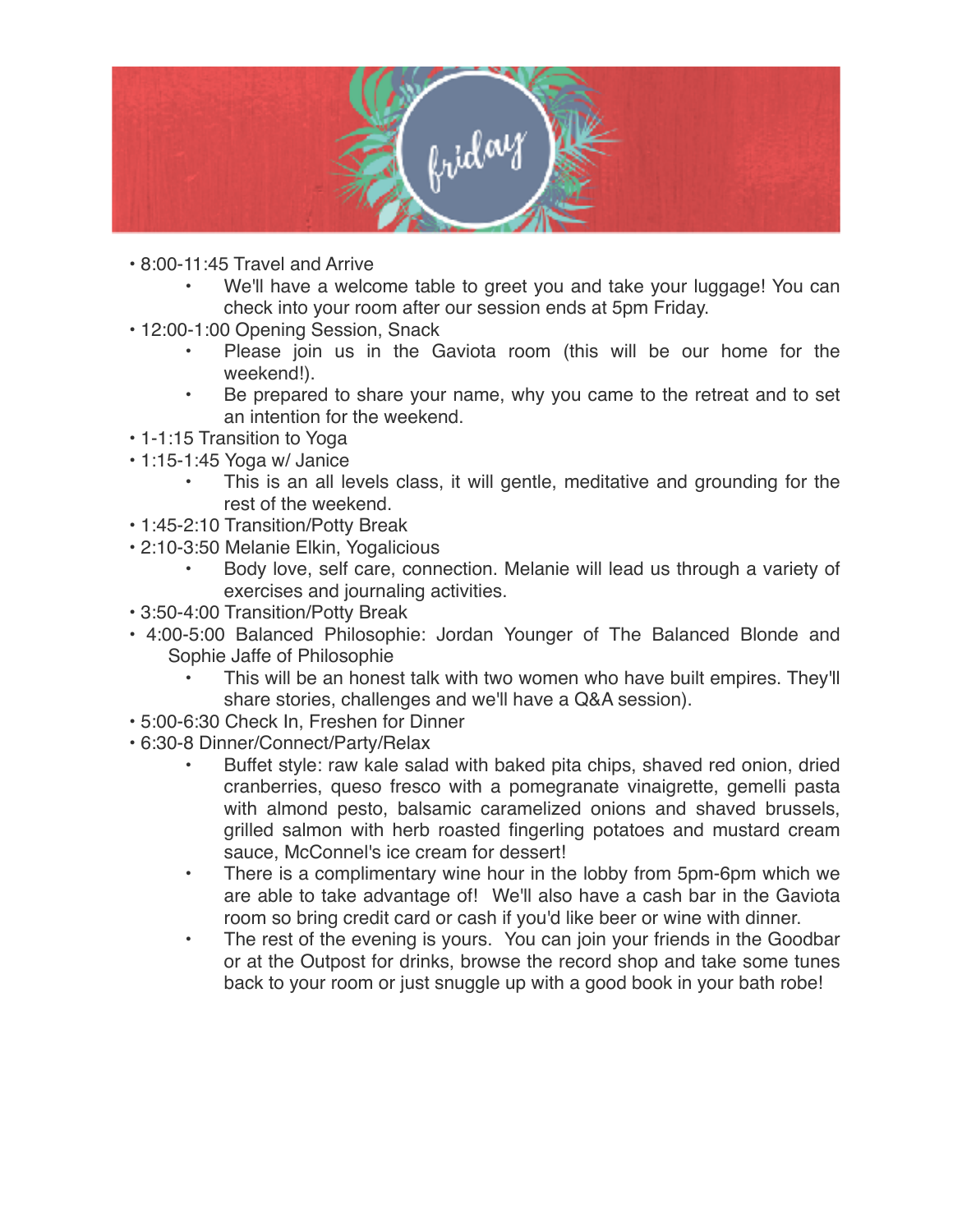

- 6:00-6:45 Yoga w/ Erica Blitz
	- Erica will lead us through an awakening Vinyasa Flow class that will energize us for the day!
	- This is OPTIONAL!! If you'd like to skip yoga and sleep in, just meet us for breakfast in the Gaviota room at 6:45am.
	- Bring your yoga mat, water bottle and a towel.
- 6:45-8:00 Frittata Bar Breakfast & Freshen Up/Potty Break
	- Breakfast will be available throughout this time slot, if you need to freshen up after yoga, feel free and then join us for brekkie.
	- Caramelized onion and potato frittata, coriander braised chicken and tomato frittata with toppings (cilantro chimichurri, sour cream, green onions, cashew mole, spiced roasted pumpkin seed butter, grilled limes, queso fresco and smashed avocado.)
	- We'll have coffee, tea and fresh squeezed juices.
	- There will also be coconut water, filtered fruit water and yerba mate iced tea throughout the day.
- 8:00-9:50 Goal Setting and Meditation
	- Lauren Bragg will lead you through her goal setting intensive workshop. You'll leave with expert, 1 year goals, action plans, accountability and we'll work on finding your passion and how to rectify imbalances in your circle of life. Ali Johnson will compliment this session with short meditations to refocus our energy in between exercises.
- 9:50-11:05 Relationship Coaching with April Asher
	- April will guide us through a variety of exercises to help elevate romantic and platonic partnerships. April has years of experience in her field so you can expect to cultivate fresh, romantic energy in your partnership and/or learn how to invite romance in your life.
- 11:05-12:00 Smoothies & Break
	- Fruit and veggie based smoothies for a mid day pick me up.
	- Take your smoothie to your room, journal by the pool, take this hour to take care of yourself!
- 12:00-12:30 Meditation and Practical Application with Ali Johnson
	- Ali will walk us through what it means to have a meditation practice and how to create habits around your meditation time. Because everyone knows that meditation is important but it's challenging to create a practice that lasts!
- 12:30-12:40 Transition/Potty Break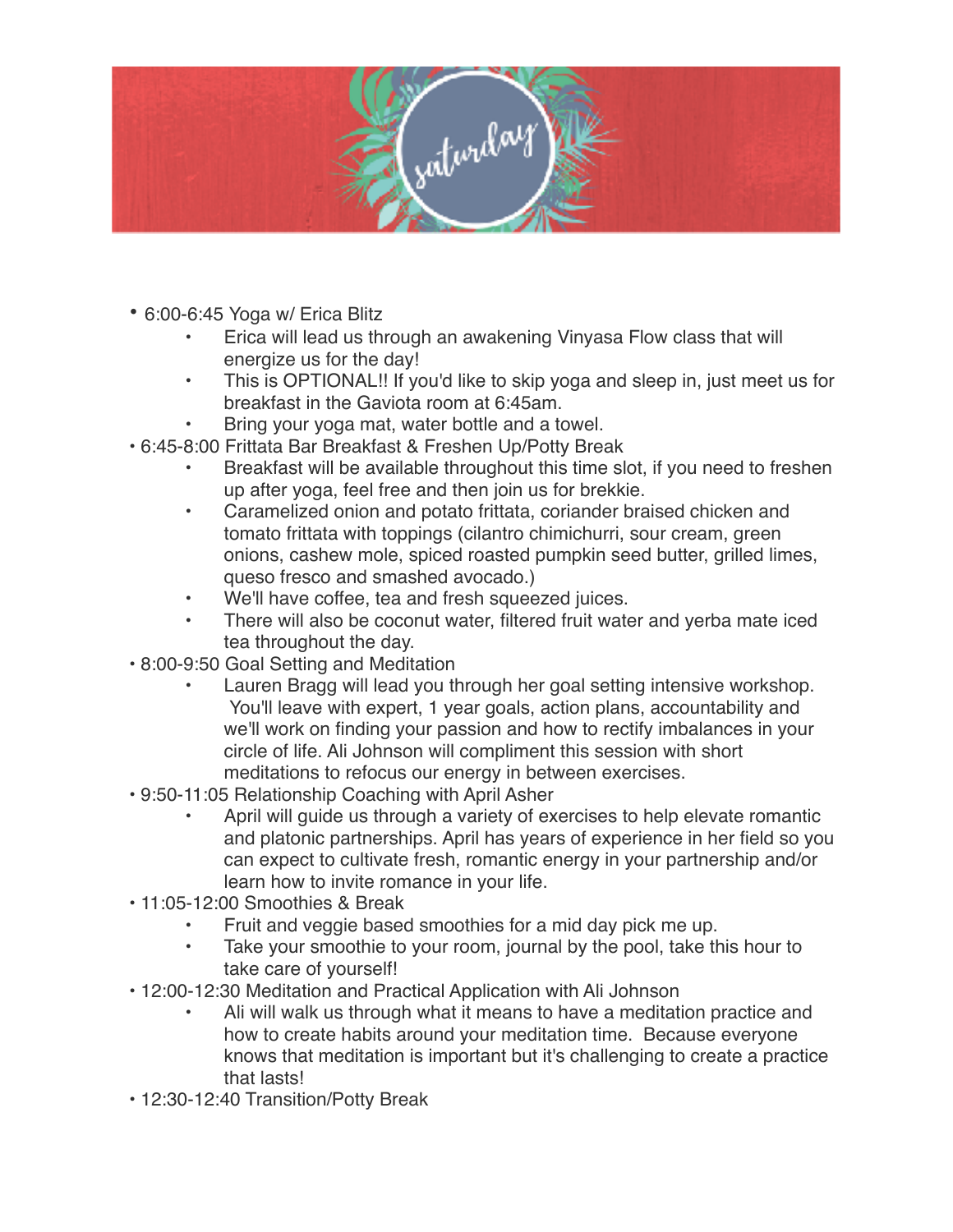- 12:40-1:45 Feng Shui for Prosperity with Pamela Abbott-Mouchou
	- Pamela will teach us what Feng Shui is and isn't and how we can use a Bagua map to determine the areas of our home. She'll take goals that we worked on with Lauren and teach us how to elevate the energy in our home to support them. We'll also learn about "Feng Shui Cures" which are small shifts we can make in our home to invite the flow of Qi.
- 1:45-2:00 Transition to Art Project and Snack
	- While we get the room ready for a fun painting activity, grab a delicious healthy snack.
	- Meet us back in the Gaviota room and get your art supplies while Janice leads us through a fun creative activity.
- 2:00-5:00 Freshen Up for Dinner/Relax/Head Shot Sessions
	- Take this time to sit by the pool with your journal, get ready for our Happiest Hour and dinner party.
	- If you signed up for the Head Shot add on, meet Ashley in the lobby at your time slot.
- 5:00-6:00 "Happiest Hour" in the Preserve
	- We'll have a full bar, a beautiful setting and some time to meet your fellow Happiness Sisters. There will also be delicious fruits and berries for you to munch on.
	- If you'd like a drink with dinner, be sure to refill your beverage before we head in for dinner!
	- There is a complimentary wine hour in the lobby from 5pm-6pm which we are able to take advantage of.
- 6:00-7:30 Dinner Party in the Gaviota Room
	- Buffet style: Local, mixed green salad with jicama, radishes, corn, tortilla strips and citrus vinaigrette. Roasted pork, chicken fajitas and grilled veggie taco station with avocado, pickled onions, cilantro, green onions, queso fresco, salsa verde and pico de gallo. Served with black beans and rice, warm flour and corn tortillas. Dulce del leche panda cotta for dessert.
	- The rest of the evening is yours. You can join your friends in the Goodbar or at the Outpost for drinks, browse the record shop and take some tunes back to your room or just snuggle up with a good book in your bath robe!